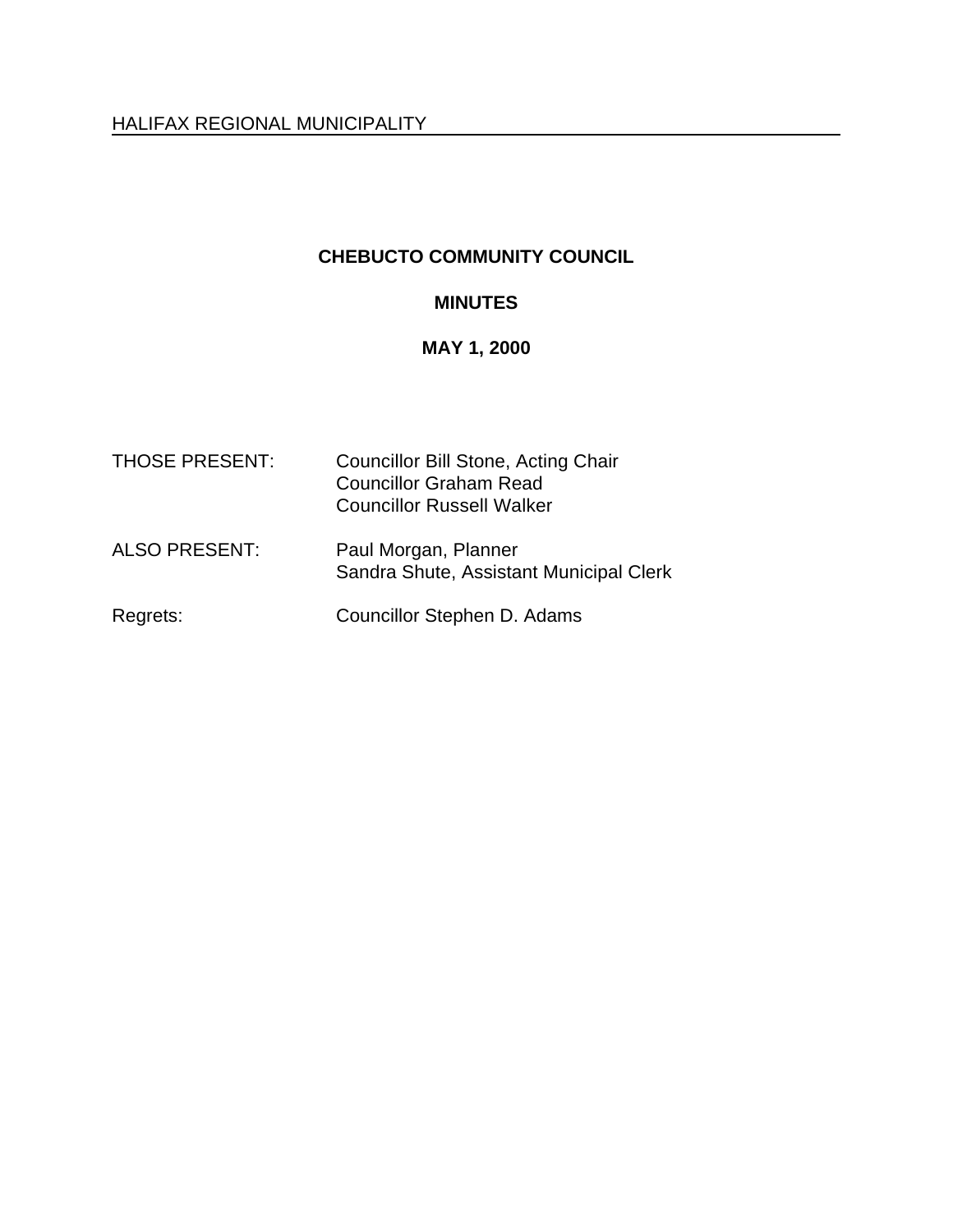## **TABLE OF CONTENTS**

| 1.  |                                                                             |                                                                                                                                                                                                                                            |  |
|-----|-----------------------------------------------------------------------------|--------------------------------------------------------------------------------------------------------------------------------------------------------------------------------------------------------------------------------------------|--|
| 2.  |                                                                             |                                                                                                                                                                                                                                            |  |
| 3.  | Approval of the Order of Business and Approval of Additions and Deletions 4 |                                                                                                                                                                                                                                            |  |
| 4.  | <b>Business Arising Out of the Minutes</b>                                  |                                                                                                                                                                                                                                            |  |
|     | 4.1                                                                         | <b>Status Sheet Items</b>                                                                                                                                                                                                                  |  |
|     |                                                                             | 4.1.1 Improvements to Kearney Lake Road  4<br>Request for Two-Car Garage with Attic - District 17 4<br>4.1.2<br>4.1.3 MPS Dispensation re Provincial and Federal Governments  4<br>4.1.4 Wheelchair Access After Normal Hours - 2750 Dutch |  |
| 5.  |                                                                             |                                                                                                                                                                                                                                            |  |
| 6.  |                                                                             |                                                                                                                                                                                                                                            |  |
| 7.  |                                                                             |                                                                                                                                                                                                                                            |  |
| 8.  |                                                                             |                                                                                                                                                                                                                                            |  |
| 9.  | Correspondence, Petitions and Delegations - None  5                         |                                                                                                                                                                                                                                            |  |
| 10. | Reports                                                                     |                                                                                                                                                                                                                                            |  |
|     | 10.1                                                                        | Case 00225 - Stage II Development Agreement Approval for                                                                                                                                                                                   |  |
| 11. |                                                                             | Motions - None<br>6                                                                                                                                                                                                                        |  |
| 12. | <b>Added Items</b>                                                          |                                                                                                                                                                                                                                            |  |
|     | 12.1<br>12.2                                                                | Information Item No. 2 re Master Plan - Area North of Hemlock                                                                                                                                                                              |  |
| 13. |                                                                             |                                                                                                                                                                                                                                            |  |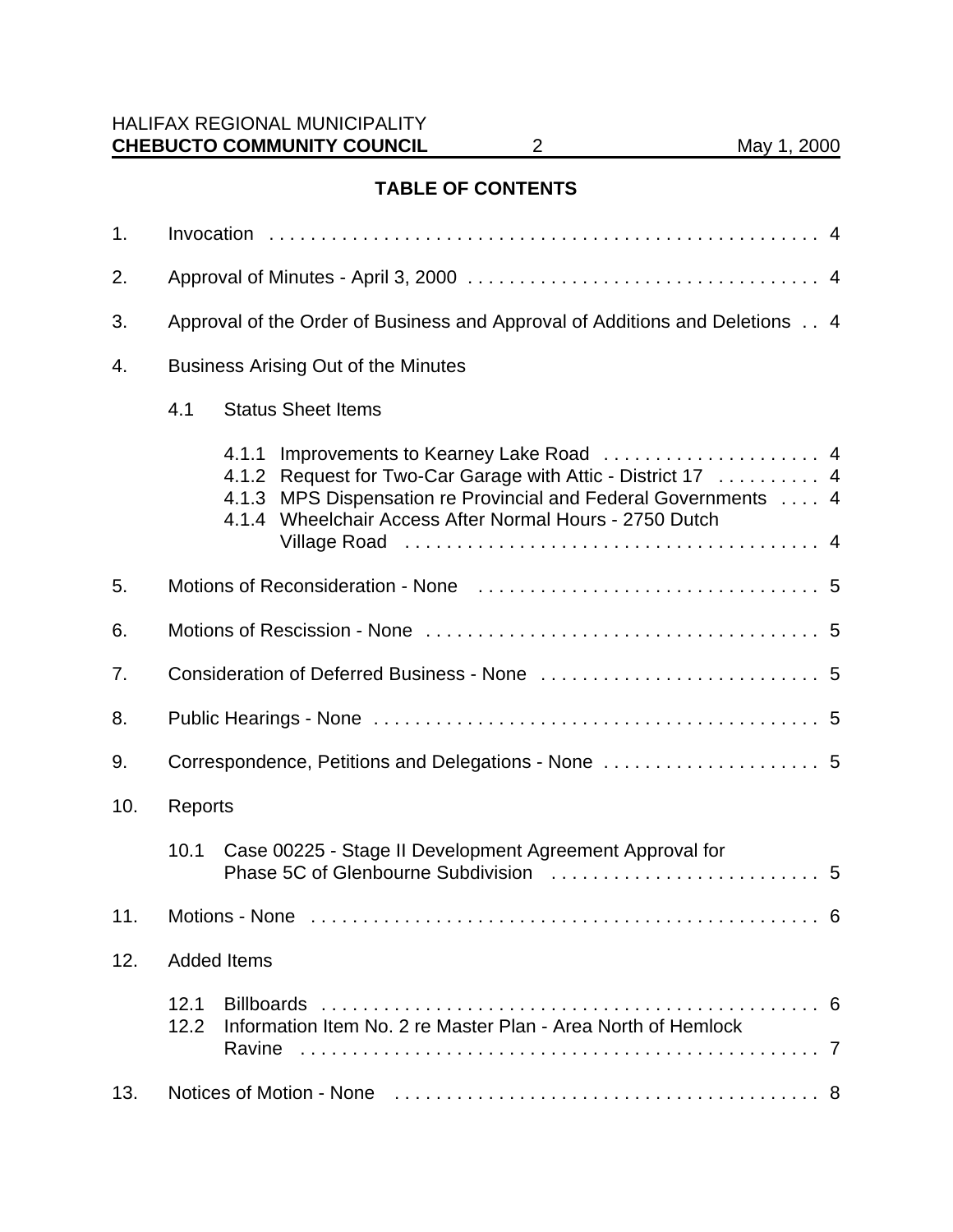| <b>HALIFAX REGIONAL MUNICIPALITY</b><br><b>CHEBUCTO COMMUNITY COUNCIL</b> | $\overline{\mathbf{3}}$ | May 1, 2000 |  |
|---------------------------------------------------------------------------|-------------------------|-------------|--|
|                                                                           |                         |             |  |
|                                                                           |                         |             |  |
|                                                                           |                         |             |  |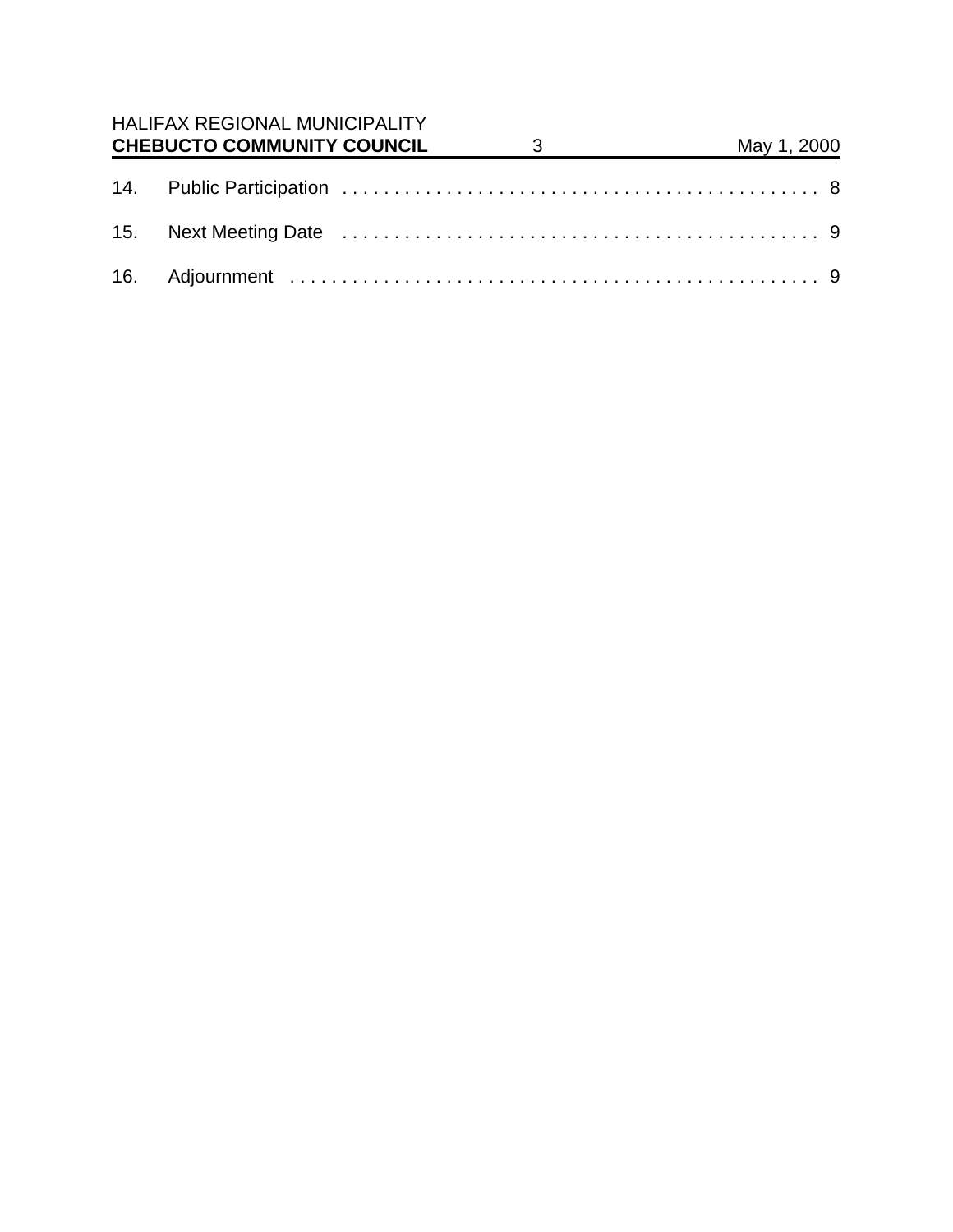### 1. **INVOCATION**

### **MOVED by Councillors Read and Walker that Councillor Stone act as Chairman for this meeting. MOTION PUT AND PASSED.**

Subsequently, the meeting began with an Invocation at 2750 Dutch Village Road, Halifax at 7:00 p.m.

### 2. **APPROVAL OF MINUTES - APRIL 3, 2000**

**MOVED by Councillors Read and Walker to approve the Minutes of meeting held on April 3, 2000 as circulated. MOTION PUT AND PASSED.**

### 3. **APPROVAL OF THE ORDER OF BUSINESS AND APPROVAL OF ADDITIONS AND DELETIONS**

Added Items: Billboards - Councillor Read Information Item No. 2 re Master Plan - Area North of Hemlock Ravine - Councillor Walker

### **MOVED by Councillors Walker and Read to approve the Order of Business as amended. MOTION PUT AND PASSED.**

### 4. **BUSINESS ARISING OUT OF THE MINUTES**

#### 4.1 **Status Sheet Items**

#### 4.1.1 Improvements to Kearney Lake Road

Remains on Status Sheet until receipt of cost sharing with the province.

### 4.1.2 Request for Two-Car Garage with Attic - District 17

Deferred to next meeting.

### 4.1.3 MPS Dispensation re Provincial and Federal Governments

An Information Report is going forward to Regional Council in May to indicate that wording will be included in all plans and by-laws as opposed to just Mainland.

#### 4.1.4 Wheelchair Access After Normal Hours - 2750 Dutch Village Road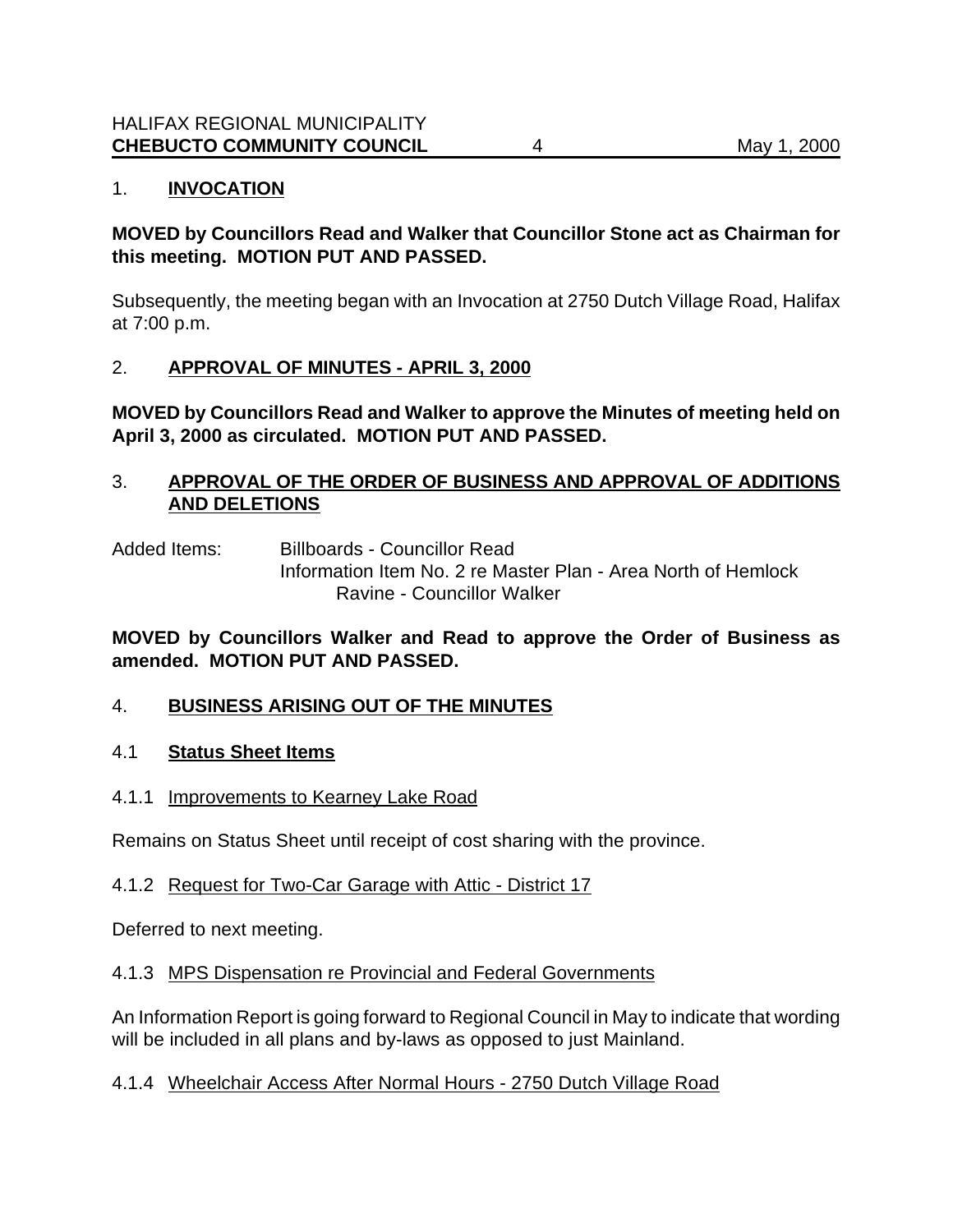A buzzer system is now in place to allow access for wheelchairs after normal working hours.

- 5. **MOTIONS OF RECONSIDERATION** None
- 6. **MOTIONS OF RESCISSION** None
- 7. **CONSIDERATION OF DEFERRED BUSINESS** None
- 8. **PUBLIC HEARINGS** None
- 9. **CORRESPONDENCE, PETITIONS AND DELEGATIONS** None
- 10. **REPORTS**

#### 10.1 **Case 00225 - Stage II Development Agreement Approval of Phase 5C of Glenbourne Subdivision**

A Staff Report dated April 18, 2000 was before Community Council. Paul Morgan, Planner provided an overview of the application to permit three apartment buildings on Parkland Drive and advised that staff was recommending approval. During the course of his presentation, he noted that parking was to the rear of the building backing onto the BiHi which would allow for a nicer streetscape along Parkland Drive.

Councillor Stone referred to the street extension and asked if pavement, curb and gutter would be one of the first things put in. In response, Mr. Morgan advised that he understood the proponent intended to commence construction of the street as soon as possible and has actually submitted a subdivision application to HRM in hopes of getting it moving as soon as possible. A permit to construct has been obtained from Department of Environment.

Councillor Stone asked for information on landscaping. Mr. Morgan advised that more details of landscaping would be available at the time of permit application.

With regard to landscaping, Councillor Stone advised that the Mayor's Office received a letter from a resident concerned that when you look off the BiHi, all you will see is parking lots and buildings. He stated that while his emphasis was on landscaping on Parkland Drive, he said it would be nice to have tree cover at the back of the parking lot where the parking lot ends at the end of the property line. In response, Mr. Morgan advised that the site would be disturbed during construction so it would mean planting trees.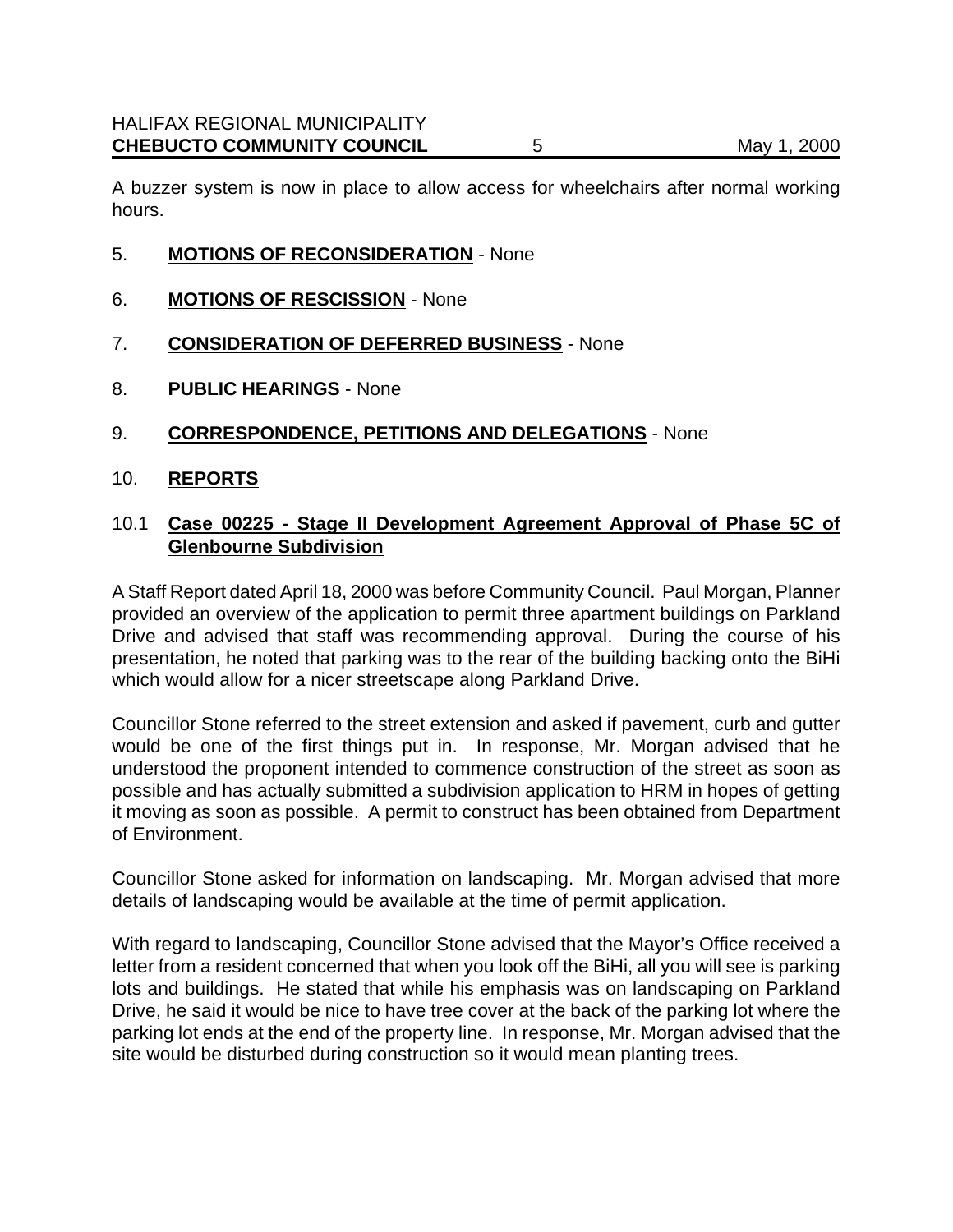| <b>CHEBUCTO COMMUNITY COUNCIL</b>    | May 1, 2000 |
|--------------------------------------|-------------|
| <b>HALIFAX REGIONAL MUNICIPALITY</b> |             |

Councillor Read expressed concern that the application comes forward to Community Council for approval for Stage II when it conforms to the Stage I Agreement. He noted that the total height of the buildings, including the roof, was the equivalent of two more stories. Previously, along the BiHi, you went through a heavily treed area but now it was going to be parking lots. He preferred parking lots on the Parkland side.

Further, Councillor Read noted the number of persons per unit is not the same as the Land Use By-law and asked for clarification. In response, Mr. Morgan advised that the Stage I Agreement was approved by the former City of Halifax in 1993.

Councillor Stone noted that Parkland Drive is a collector road and it was planned so that multi density would be on Parkland Drive because R-1 and R-2 would not want to be there. He was adamant that landscaping be on Parkland Drive.

**MOVED by Councillors Walker and Read to approve the Stage II Development Agreement, presented as Attachment II to the Staff Report dated April 18, 2000 to permit three apartment buildings on Parkland Drive (Phase 5C) of the Glenbourne Subdivision; and that the applicant be required to sign the agreement within 120 days, or any extension thereof granted by Community Council on the request of the applicant, from the date of final approval by Chebucto Community Council and any other bodies as necessary, whichever approval is later, including applicable appeal periods; otherwise, this approval will be void and obligations arising hereunder shall be at an end. MOTION PUT AND PASSED.**

Councillor Stone commented this was a Stage II approval. It does follow the plan and if it meets the conditions of Stage II approval, then it was up to Community Council to approve it if it meets the conditions.

Councillor Read commented as well that if it was up to Community Council to agree to a Stage II approval, he was going to be more insistent on more detail and greater clarity of the Stage I in the future.

#### 11. **MOTIONS** - None

#### 12. **ADDED ITEMS**

#### 12.1 **Billboards**

Councillor Walker advised that a billboard was now being erected at the entrance to Ashburn Golf Club. He understood, however, that CN had agreed not to build the billboard. He requested a staff report on how the billboard got there and why CN changed its mind.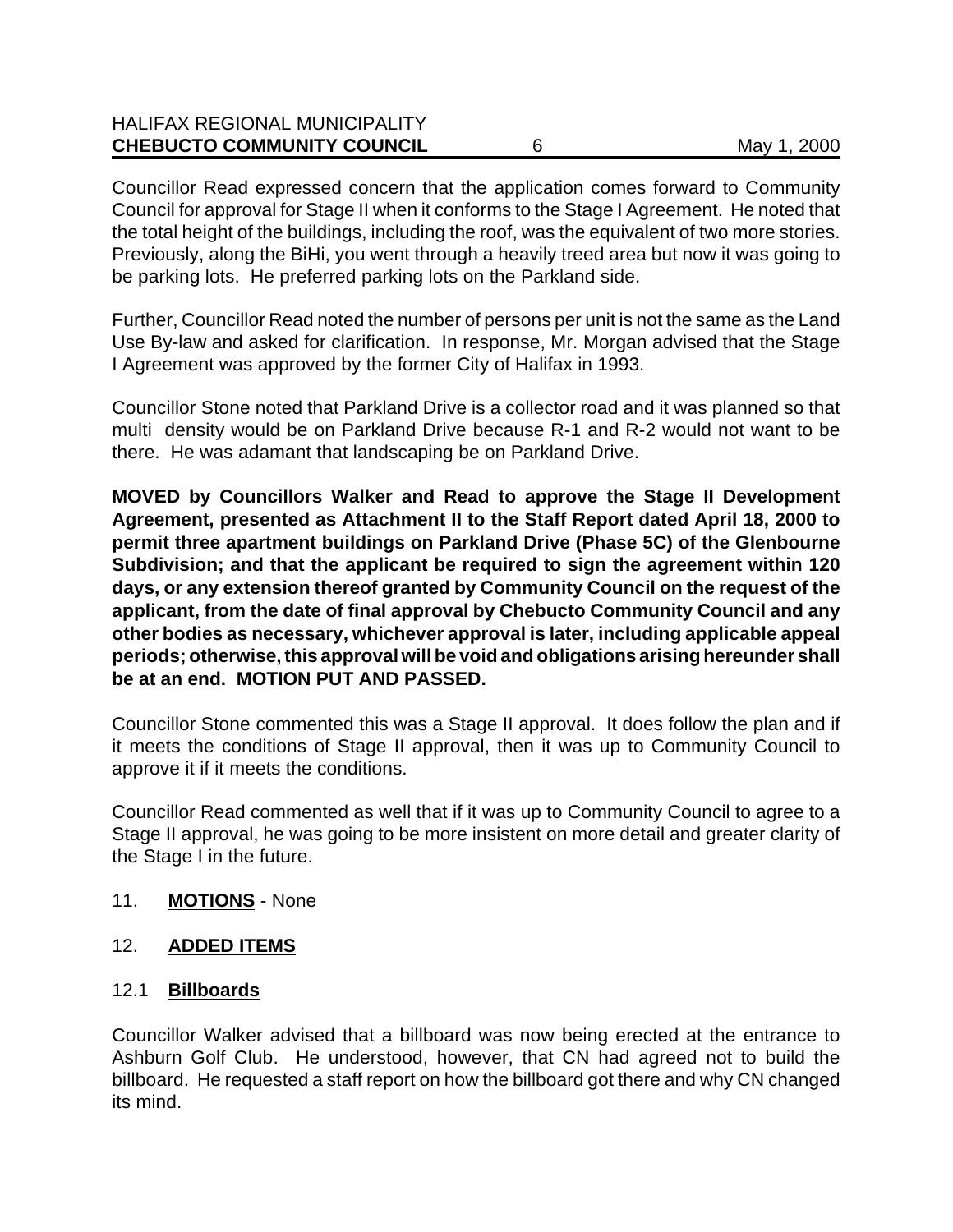| <b>CHEBUCTO COMMUNITY COUNCIL</b>    | May 1, 2000 |
|--------------------------------------|-------------|
| <b>HALIFAX REGIONAL MUNICIPALITY</b> |             |

Councillor Read explained he understood it was on CN land which did not have a zone. After discussions with staff, staff contacted CN who indicated they would hold off. Certainly, however, there were problems now because of the off ramps for the BiHi.

Councillor Walker stated, however, it was not where it was originally supposed to go. As far as he was concerned, it should be a new application which falls under the new guidelines. He also wanted to know if it was too close to the BiHi and expected there would be requirements for billboards for 100 Series Highways. Just because the highway happens to be higher, should make no difference.

Councillor Read asked, if the new off ramps go in, would they be considered part of the 100 Series Highway and, therefore, would the billboard be too close.

As well, Councillor Walker asked for a Staff Report with regard to the billboards on the Bedford Highway to outline the process to have the billboards removed from Bayview to the Fairview Overpass. He understood there were more going in as well.

Councillor Stone indicated there were two new billboards in that area that had been grandfathered before the new regulations that prevented them from going there. If there is a permit approved, then they have up to two years to put the billboard in. When Regional Council approved the new billboard regulations, Council did not know there was any grandfathering. He understood there were two or three more coming along the Bedford Highway further out that are as of right for this reason.

Councillor Walker requested that the report indicate how to get rid of them. He wanted to know if there would be penalties involved in getting rid of them - buying out leases - and this should be included in the report as well.

#### 12.2 **Master Plan - Area North of Hemlock Ravine**

A copy of a report from Bedford Waters Advisory Committee to North West Community Council dated April 14, 2000 was brought over from the Information Items at the request of Councillor Walker. The report recommended that, in the development of the Prince's Lodge area, those lands within the Bedford MPS boundary be developed in accordance with all of the provisions of the Bedford MPS.

Councillor Walker noted that the Bedford MPS requires that a number of studies be conducted before the development boundary can be expanded and a public process. He asked if there was a way that this requirement could be put onto the whole development.

Since Councillor Stone has been involved, he provided background information to the effect that staff and the developers are looking at a new Master Plan with new By-laws that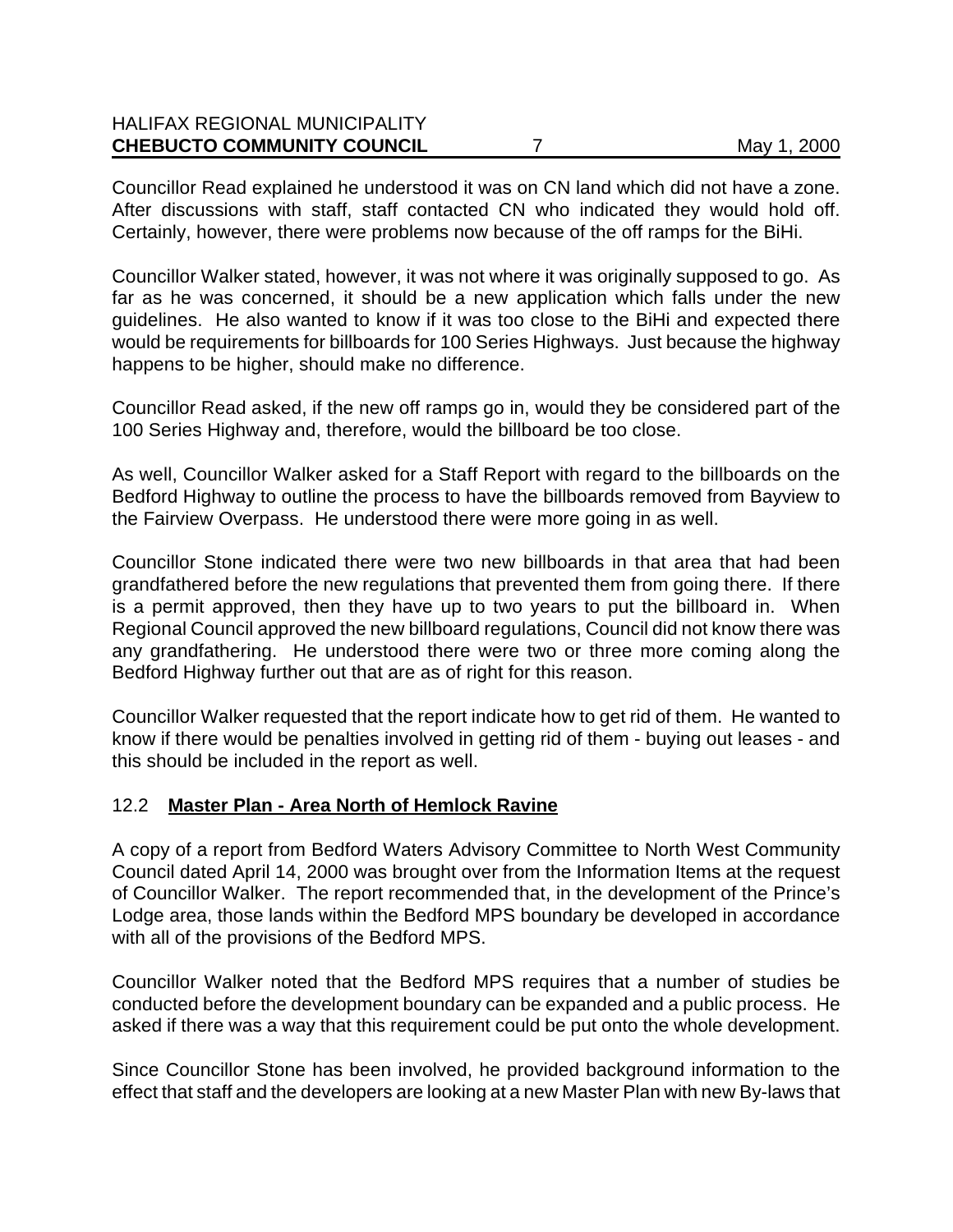are neither from the former City of Halifax or Town of Bedford but a new Plan. Before they could be put in place, there would be a public process. There have been a number of public meetings held to date.

This item was for information purposes only. Councillor Walker requested that staff ensure that the public is well notified of the public meetings when they occur.

### 13. **NOTICES OF MOTION** - None

### 14. **PUBLIC PARTICIPATION**

Mr. Walter Soestmeyer, 1082 Ketch Harbour Road, Ketch Harbour on behalf of the Ketch Harbour Area Residents Association, raised the following points regarding the proposed installation of the Hibernia TransAtlantic Fiber Optic Cables along the length of Ketch Harbour:

- Ketch Harbour is being destroyed for boating people and people who live around the harbour with the cable being laid next month by World Wide Fiber.
- Residents were concerned with property values.
- Ketch Harbour could end up as a dead harbour because you are not permitted to anchor anywhere near a cable.

Mr. Soestmeyer provided further information by way of prepared text and then advised that the residents' last resort would be to protest. They were asking for support from HRM.

Councillor Stone advised that Community Council could ask staff to look into Mr. Soestmeyer's concerns. He pointed out that HRM controls its By-laws but the federal government can override them.

Councillor Read stated it was not within the jurisdiction of HRM because it was federal jurisdiction. He suggested representation should be going to the MP's and the other federal parties. HRM has not established policies with respect to harbours and tidal waters. HRM's responsibility ends at the high water mark.

It was agreed to forward Mr. Soestmeyer's concerns on to staff with the request that staff contact Mr. Soestmeyer directly regarding his concerns and what can be done by HRM.

Mr. Hiram Tiller, 4 Thackeray Close raised the following points:

• He referred to the new school off Langbrae and suggested it would be advantageous to have Langbrae built through from Parkland to Dunbrack in the interests of fire safety for children at the school. In response, Councillor Stone